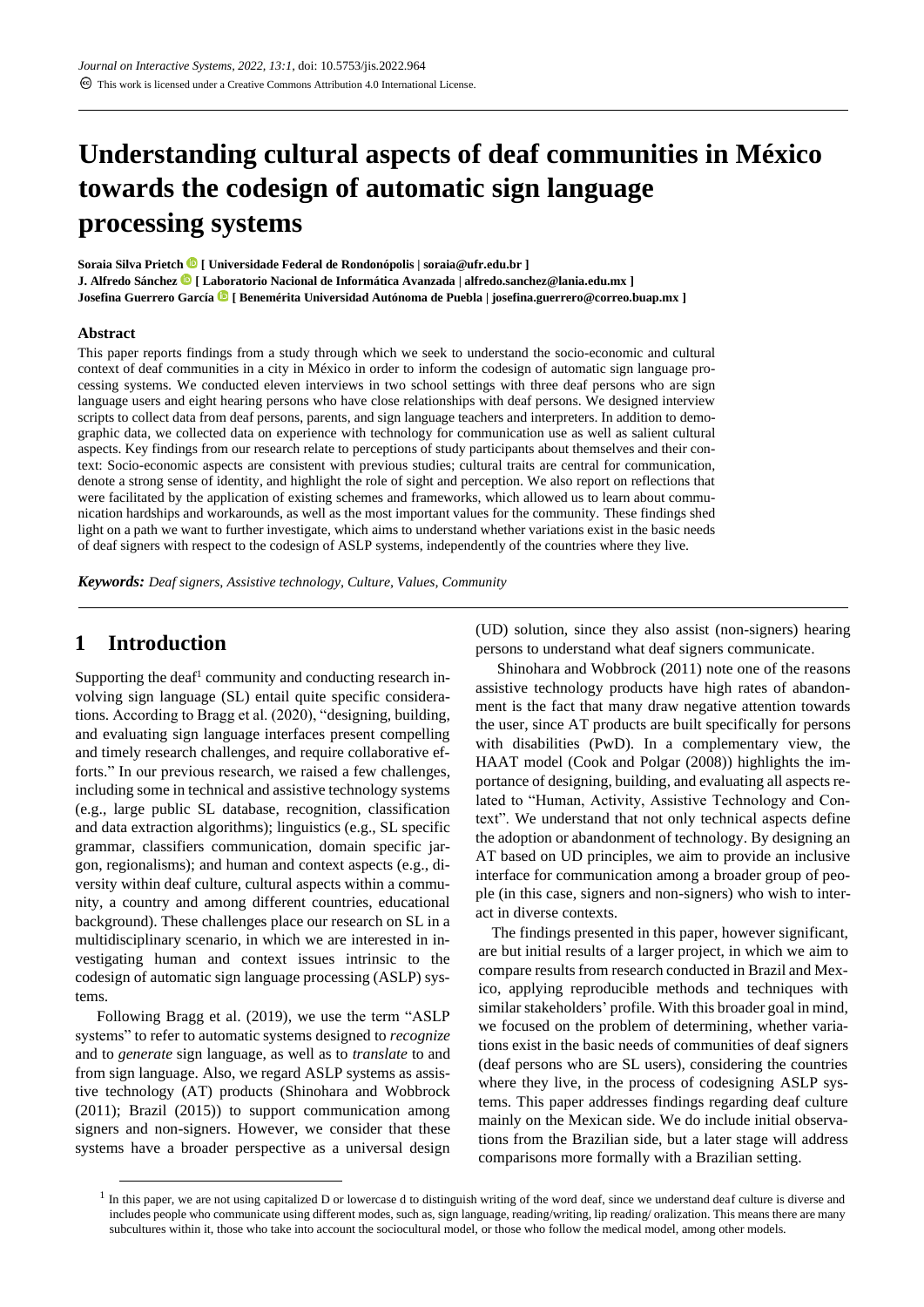We report on our efforts to strengthen ties with a deaf community and to understand the socio-economic and cultural context of deaf communities in México. Within these communities, we found stakeholders who have been invited to participate as codesigners of ASLP systems.

# **2 Deaf culture in Mexico**

The Mexican National School of Deaf-Mute (*Escuela Nacional de Sordomudos*, ENS) was founded by Eduardo Huet in 1867 (Cruz-Aldrete and Serrano, 2018), and evidence indicates it was the place where LSM, the Mexico's official SL originated. The creation of civil associations for the deaf dates to the 1980s with the goal of strengthening community ties and promoting SL education. Teaching SL through religious prayers is a common practice that began in the early 20th century (mostly using signed Spanish), when the ENS ceased its activities.

In 2005, the General Law of Persons with Disabilities (México, 2005) recognized<sup>2</sup> the SL as an official mode of communication of the deaf community in México. The 2010 census (INEGI, 2010) reports that 12.1% persons among those with disabilities claimed to be deaf in Mexico (close to 700 thousand people). However, this figure does not provide information on the use of SL (Cruz-Aldrete and Serrano (2018)). Analogously, Bragg et al. (2020) report that the USA census includes ASL as a separate mode of communication, but also does not collect data on the number of ASL signers.

Even though LSM is the most used language by deaf signers in Mexico, it is not the only SL in the country. Cruz-Aldrete and Serrano (2018) conducted a study in four Mexican states on cultural aspects of deaf community that evidence a plurilingual diversity in modes of communication, including the use of three SLs: LSM, ASL (American Sign Language) - especially for deaf communities who live in the Mexico-US border-, and LSMy (LSM-Maya Sign Language). Also, SLs are used in rural areas. Thus, SLs are influenced by written and spoken languages such as Spanish, English, and indigenous languages (68 languages are spoken in Mexico besides Spanish).

From Cruz-Aldrete (2008), we can easily observe traces of the dominant oral language in LSM, mainly due to its historical context and the initial use of signed Spanish. For example, when articles and prepositions are used, LSM relies on their initials in Spanish (e.g., LA, DE). Also, the initial letter of Spanish words is often the basis for hand configurations of various LSM signs (e.g., CAMA, MAMÁ). This is not specific to LSM, as it can also be observed in other sign languages around the world (e.g., ASL and Libras).

# **3 Cultural aspects in technology design**

For Hall (1990), "culture controls behavior in deep and persisting ways, many of which are outside of awareness and therefore beyond conscious control of the individual". According to this author, it is impossible to teach culture to outsiders in the way locals could teach how to communicate in their language. Still, language is one of the most important aspects within a culture. In order to achieve understanding, one must be immersed in the culture, living it, talking to people, observing, engaging in day-to-day activities, and reflecting on how similar or different is this other culture compared to oneself's. Hall (1990) argues that "humans experience things on three different levels [...]: formal, informal, and technical". The formal level states rules and norms, defining what is right or wrong, and it is associated with emotions (e.g., "alternative ways of behavior are thought of as unnatural" (Hall, 1990). The informal level carries learnt behavior (e.g., by following a model) that may become patterns that people may not be aware of in a given group, community, or country. In the technical level directions typically are passed on in an explicit manner, having fully conscious behavior (e.g., instructions from a teacher to a student). These three levels are integrated, since "while one will dominate, all three are present in any given situation" (Hall, 1990). Supported by the concept of the three culture levels, Stamper et al. (2000) proposed a layered representation of the design of information systems within organizations. In this representation, the three levels are considered to conduct design. At the center, the technical system is, covered successively by the formal layer and the informal layer. From this perspective, many studies have been conducted (Baranauskas (2009); Pereira and Baranauskas (2015); Paim, Prietch and Duarte (2018); Paim and Prietch (2019a); Paim and Prietch (2019b)).

Another study perspective on cultural aspects for technology design, proposed by Salgado, Leitão and De Souza (2013), is called Cultural Viewpoint Metaphors (CVM). Building on Semiotic Engineering<sup>3</sup>, CVM is a "conceptual design tool to help organize the HCI [Human-Computer Interaction] designers' communication of culture-sensitive interaction with/through computer systems". CVM comprises five metaphors, materialized as interface signs and interaction forms, which are mapped into a continuum of cultural approximation: (i) the domestic traveler metaphor, which considers only the local culture; (ii) the observer at a distance, which provides superficial awareness of other cultures; (iii) the guided tour visitor, which delivers selected aspects of other cultures; (iv) the foreigner with translator metaphors, which represents aspects of other cultures provided in the native language of the users; and (v) the foreigner without translator metaphor, which allows the users to fully experience an immersion into another culture.

As CVM is conceived as an epistemic tool to better understand the designers' communication with the users through cross-cultural interfaces and their ways of interacting, we envision ASLP technology as a cross-cultural system that is designed as a means of communication between SL users (signers) and non-users (non-signers) in the same

<sup>&</sup>lt;sup>2</sup> "Implement the official recognition of the Mexican Sign Language and the Braille Writing System, as well as training, communication, and research programs, for use in the National Educational System;" (Chapter III, Art. 10, X)

 $3$  de Souza, C. S. (1993). The semiotic engineering of user interface languages. International Journal of Man-Machine Studies, 39 (5), 753–773.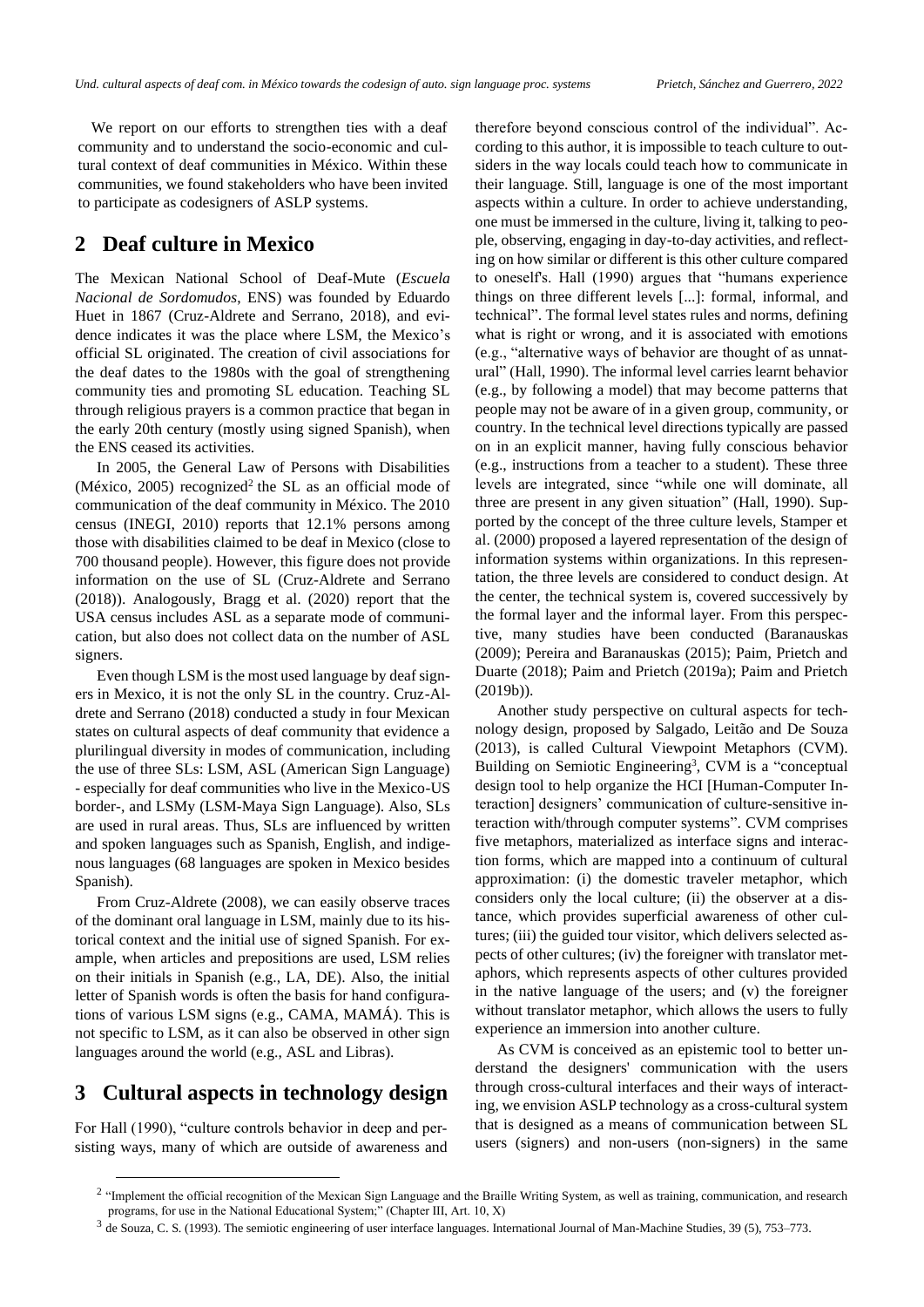|                                        | P <sub>1</sub>           | P <sub>2</sub> | P <sub>3</sub>           | P <sub>4</sub> | P <sub>5</sub> | P <sub>6</sub> | P7        | P8                       | P <sub>9</sub> | P <sub>10</sub>          | <b>P11</b> |
|----------------------------------------|--------------------------|----------------|--------------------------|----------------|----------------|----------------|-----------|--------------------------|----------------|--------------------------|------------|
| Deaf (D) and hear-<br>ing (H) persons  | D                        | D              | D                        | H              | H              | H              | Н         | Н                        | H              | Н                        | H          |
| Teachers (T) and<br>interpreter (I)    |                          |                | $\overline{\phantom{0}}$ |                |                |                |           | $\overline{\phantom{0}}$ |                |                          |            |
| Hearing parents of<br>deaf individuals | $\overline{\phantom{0}}$ |                | $\overline{\phantom{a}}$ |                |                | $\checkmark$   | $\sqrt{}$ |                          | -              | $\overline{\phantom{0}}$ |            |
| From special<br>school 1 or 2          |                          |                |                          |                |                | 2              | 2         | 2                        |                |                          | 2          |

**Table 1.** Profile of the eleven respondents.

country. Here, we are taking discussions of Gugenheimer et al. (2017) to support our understanding of considering potential deaf and hearing users of an ASLP system from a same country as a cross-cultural approach.

Gugenheimer et al. (2017) relied on the Co-Cultural Theory<sup>4</sup> throughout the design and evaluation process of an automatic sign language translation (ASLT) system to mediate communication between signers and non-signers. The authors "identified the Deaf as a subordinate group in the hearing-dominated society". They state the importance of understanding the social norms of both groups (deaf and hearing persons), since this type of AT product may influence negatively the communication quality, leading to technology abandonment or continuance of group segregation. Gugenheimer et al. (2017) found that conversation breaks and emphases of deficiency that may not be related to technology can occur during an attempt of communication between signer and non-signers. These negative aspects must be taken into consideration when analyzing context. Communication breaks can be content-related (e.g., misunderstanding the other person's message) and norm-related (e.g., occur when differences in cultural ways of being are unknown or disrespected by the other). With respect to the emphasis of deficiency, the use of an ASLT system can cause discomfort for deaf persons when they are placed in a position where communication is dependent on technology.

Moreover, Pereira and Baranauskas (2015) present the Value-oriented and Culturally Informed Approach (VCIA) to design interactive systems. VCIA is based upon the Organizational Semiotics theory<sup>5</sup>, the Building Blocks of Culture (Hall, 1990), and the Socially Aware Computing approach to design (Baranauskas, 2009). VCIA provides artifacts and methods for researchers to take into consideration human values from beginning to end of the HCI design life cycle.

In this paper, we explore how interested parties understand the continuum of cultural approximation in different real-life situations - include considering deaf and hearing peers as potential codesigners of the technology - and suggest how an ASLP system can function as an interface and as a mean to facilitate human-to-human communication in these scenarios. We also use the general concept of VCIA to identify the values of the interviewed participants considering that they are stakeholders of ASLP systems.

# **4 Methodology**

As one of the research goals, we aimed to strengthen the ties with a deaf community. In order to accomplish this, we have been participating in activities in the local deaf communities' agenda, such as taking LSM lessons (for the past six months in remote learning mode), attending lectures and workshops given by deaf signers, observing deaf students in classes, and engaging in social events with the deaf community (e.g., going to the movies<sup>6</sup> with a group of deaf students and, deaf and hearing teachers). These activities are essential to the research for many reasons: to build a bond with community, to become a familiar face in their environment for them to carry on their regular activities without having to change behavior due to the presence of outside observers, to show respect for deaf culture and language, and to understand the daily activities in the context and the relationships among individuals.

During December 2019, and January 2020, we conducted eleven interviews in two school settings with three deaf persons who are SL users, one SL interpreter, five hearing parents of deaf individuals, and two hearing teachers of deaf students. The recruitment of participants was arranged by an interpreter in one school and by a teacher in the other. The interview with deaf persons was mediated by two different LSM interpreters who gave voice to participants. The research project was approved by a Brazilian University Ethics Committee (CAAE 18708619.2.0000.8088), which included the complete project and the informed consent in both languages: Portuguese and Spanish. Since in Mexico still there is no legislation on ethics in research with humans, we did not need multicentric protocols. All participants were adults and signed the Spanish version of the informed consent. In total, we had nine hours of transcribed interviews. Table 1 offers an overview of the eleven respondents' profiles.

We designed three different interview scripts: (i) deaf participant, (ii) deaf persons' family, and (iii) deaf persons' teacher and interpreter. All scripts contained the same parts with a different number of questions: Part I, demographic data (Prietch and Filgueiras (2013); Kacorri et al. (2015));

<sup>4</sup> Orbe, Mark. 1998. Constructing co-cultural theory: An explication of culture, power, and communication. Sage.

<sup>5</sup> Liu, K., 2000. Semiotics in Information Systems Engineering. Cambridge University Press.

<sup>6</sup> The movie "No hay límites" was produced by a deaf director, Alex Gallardo, who also gave a talk on site after the projection.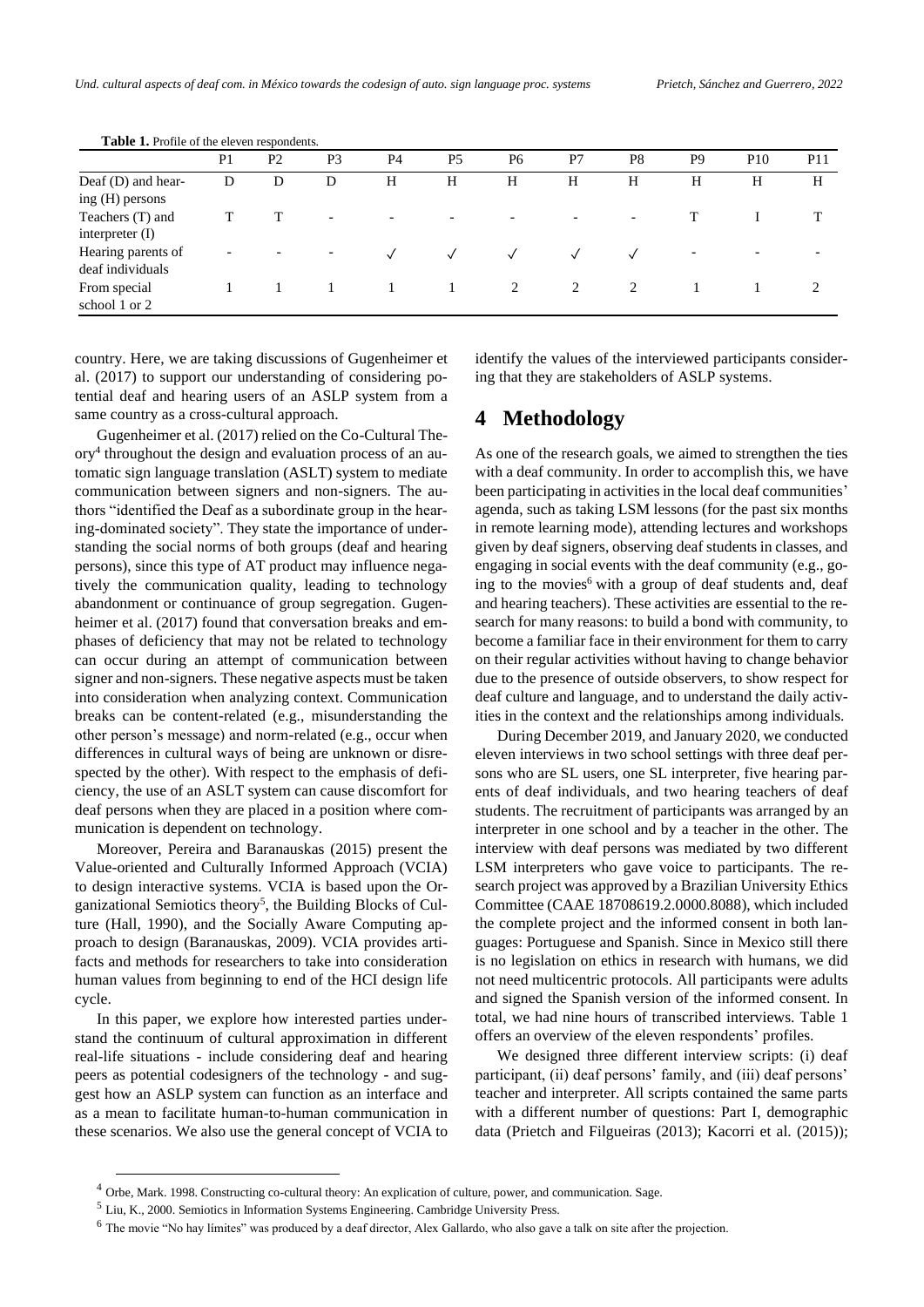Part II, basic experience of technology for communication use; and Part III, cultural aspects (Salgado, Leitão e de Souza (2013) and Pereira and Baranauskas (2015)). The full questionnaire by Kacorri et al. (2015) was used only in the interview script for deaf participants, whereas in the case of families some participants were asked to report about their children.

The interviews were conducted individually, and we asked every participant to provide their name sign (*seña personal*) (Cruz-Aldrete, 2008) after the informed consent was signed. "In deaf communities, a 'name sign' is a lexical form used to identify a specific person or place. Name signs are important identity markers because they denote membership in deaf communities for both deaf and hearing people" (Petitta et al. (2018)). This was important to establish rapport between researchers and participants, to show that researchers had previous contact with other deaf communities and to avoid repeatedly fingerspelling the names of the persons in the room.

# **5 Findings**

Regarding deaf respondents (Table 2), several aspects stand out. Their name sign can be classified as the combination type, since the sign is produced with their name initial and a representation of some physical trait (Petitta et al. (2018)). Two were female and one male, ages averaging 34.33, all describing themselves as being deaf and reporting they are deaf by birth. No one else in their family is deaf and, for that matter, one participant reported to use only mimicry, a second one uses mimicry and some oralization, and a third one uses a few signs and oralization with her mother to communicate with family members.

On their school type, two participants attended mainstream school, whereas another attended a so-called "multiple attention center" (MAC); two of them mentioned they use LSM at school, the participant who studied at MAC reported to communicate frequently in SL. Two have not finished high school yet, and one is a college graduate.

As for communication modes, they report an average of 17.33 years since they began to learn LSM, and self-rate their current LSM knowledge as 7, 8 and 8 (in a 1 to 10 scale). They use written language at home at a basic level, the two participants who are employees have to read and write in Spanish regularly and both use LSM at work most of the time - they are teachers in one of the schools we visited. Since we asked, they self-rated their writing skills as 3, 7 and 7, and reading skills as 4, 6 and 10 (all in a ten-point scale), where the highest grade was reported by the deaf student compared to the other two deaf teachers who were interviewed.

| Table 2. Demographic data based on Kacorri et al. (2015)'s questions. |  |  |  |
|-----------------------------------------------------------------------|--|--|--|
|-----------------------------------------------------------------------|--|--|--|

|                                                                                               | P <sub>1</sub> | P <sub>2</sub> | P <sub>3</sub> | $P4*$                    | $P5*$                    | P6*                      | $P7*$                    | P8*                       |
|-----------------------------------------------------------------------------------------------|----------------|----------------|----------------|--------------------------|--------------------------|--------------------------|--------------------------|---------------------------|
| Gender                                                                                        | M              | F              | $\mathbf{F}$   | F                        | F                        | F                        | F                        | $\boldsymbol{\mathrm{F}}$ |
| Age                                                                                           | 52             | 32             | 19             | 24                       | 31                       | 5                        | 5                        | 3                         |
| Self-describe as<br>(deaf)                                                                    | deaf           | deaf           | deaf           | $\overline{\phantom{a}}$ | $\overline{\phantom{a}}$ | $\overline{\phantom{a}}$ | $\overline{\phantom{0}}$ | $\overline{\phantom{a}}$  |
| When became<br>(deaf) (Since birth)                                                           | <b>SB</b>      | SB             | SB             | <b>SB</b>                | <b>SB</b>                | <b>SB</b>                | <b>SB</b>                | <b>SB</b>                 |
| When learned SL<br>$\left( \text{age} \right)$                                                | 20             | 10             | 6              | $\overline{c}$           | 24                       | $\overline{4}$           | $\overline{3}$           | $\overline{c}$            |
| Parents are (deaf)                                                                            | No             | No             | No             | No                       | No                       | N <sub>o</sub>           | No                       | No                        |
| Parents use SL<br>(basic, advanced)                                                           | No             | No             | Yes(b)         | Yes $(a)$                | Yes $(b)$                | Yes(b)                   | Yes $(b)$                | Yes (b)                   |
| School type $(DS =$<br>daytime school for<br>deaf students; MS<br>$=$ a mainstream<br>school) | MS             | MS             | DS             | DS                       | $\rm MS$                 | DS                       | DS                       | DS                        |
| School SL (basic,<br>advanced)                                                                | Yes $(b)$      | No             | Yes $(a)$      | Yes $(a)$                | N <sub>o</sub>           | Yes $(a)$                | Yes $(a)$                | Yes $(a)$                 |
| Education (did not<br>graduate high<br>school, graduated<br>college)                          | nHS            | GC             | nHS            | nHS                      | nHS                      | nHS                      | nHS                      | nHS                       |
| Home SL (spouse,<br>children, mother)                                                         | No             | Yes $(s,c)$    | Yes(m)         | Yes $(c)$                | Yes $(c)$                | Yes $(c)$                | Yes $(c)$                | Yes $(c)$                 |
| Home Spanish<br>(basic, advanced)                                                             | Yes $(b)$      | Yes(b)         | Yes(b)         | Yes $(b)$                | Yes $(b)$                | N <sub>o</sub>           | No                       | No                        |
| Work SL                                                                                       | Yes            | Yes            | $\overline{a}$ |                          | $\overline{\phantom{a}}$ | $\overline{\phantom{a}}$ | $\overline{\phantom{0}}$ |                           |
| Work Spanish                                                                                  | Yes            | Yes            |                |                          |                          |                          |                          |                           |

\* Hearing parents (participants P4 to P8) answered these questions about their deaf children.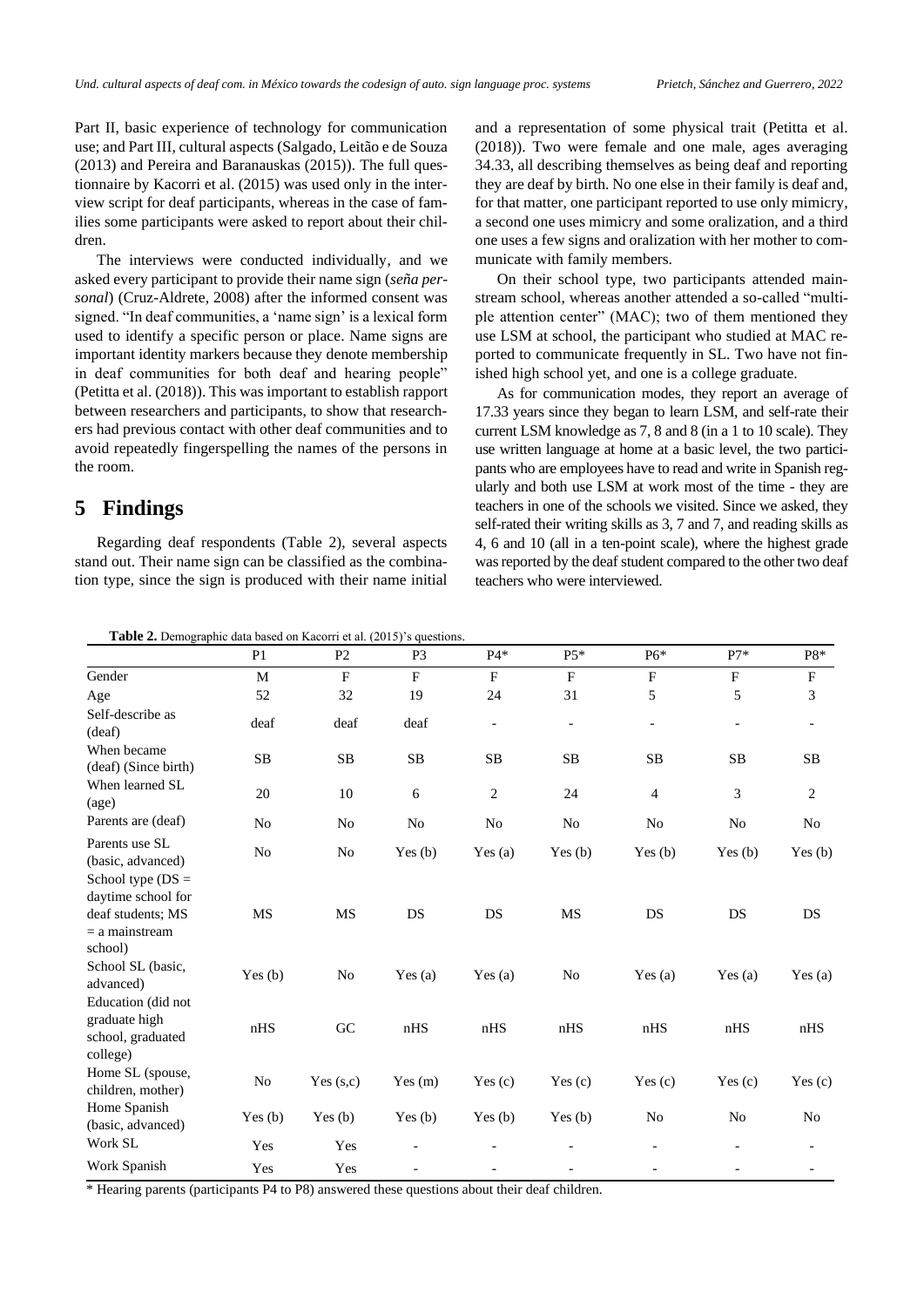With respect to hearing parents of deaf individuals, we interviewed four mothers and one father, with an age average of 39.6. One has a combination type of name sign, one has a description type ("describe a characteristic of a person" (Petitta et al., 2018), two said they did not remember, and one did not have a name sign yet. The average age of their born deaf children is 13.67. Two parents reported having other family members who are deaf (e.g., cousin, uncle, husband's relatives). Three mentioned having basic knowledge of LSM (self-rated as 5, 6 and 7), one has been using LSM for 23 years (selfrated as 7) and one is just beginning to study LSM (selfrated as 1). In order to communicate with their children, two use LSM, two only pointing and mimicking, and one LSM and writing. Two did and two did not finish high school, and one finished technical education after high school. Three are currently working, two of them at one of the visited schools. None of these parents were related to the deaf participants.

Also, we interviewed two hearing female teachers and one male interpreter who have close and frequent contact with deaf persons. Their name sign can be classified as the combination type. Their age average is 26.33, one graduated from college in special education and two are currently attending college, majoring in Psychology, one teacher has ten years of experience (one and a half with deaf students), one teacher has 14 months of experience with deaf students, and

the interpreter has four years of experience. One teacher mentioned having a deaf cousin in her family. Their selfgrades of their LSM skills are 5, 6 and 8.

In addition to demographic data questionnaires, we also asked questions that could provide some socio-economic and cultural insights about respondents. In Table 3, we present summarized data and discuss them below.

When asked about their race or ethnicity, nine responded "Mexican," one answered he is a "dark colored Mexican", and one reported to be "Oaxacan" (someone who was born in the State of Oaxaca). Ten mentioned to have heterosexual orientation and one bisexual (the youngest participant). Nine reported to be catholic, one described himself as a believer, and one mentioned not practicing a religion.

About their income level, six answered their family could be regarded as middle class, one as lower middle class and one as lower class, with all of them living with two or more relatives in the same house. Six have two or more children, one parent having two deaf children out of five; the four single participants do not have children, one reported being in a stable union but does not live in the same house as children and spouse, and one is divorced and raises children on her own. None of the interviewed deaf participants receive financial support from the government, but four parents of deaf individuals mentioned having this support for their young children.

|                                                                                        | P <sub>1</sub>   | P <sub>2</sub>   | P <sub>3</sub> | P4             | P <sub>5</sub> | P <sub>6</sub> | P7             | P <sub>8</sub> | P <sub>9</sub> | P <sub>10</sub>  | P11            |
|----------------------------------------------------------------------------------------|------------------|------------------|----------------|----------------|----------------|----------------|----------------|----------------|----------------|------------------|----------------|
| Race or ethnicity<br>(Mexican, Oaxacan)                                                | $\mathbf M$      | $\mathbf M$      | $\mathbf M$    | M              | M              | $\mathbf M$    | $\mathbf M$    | M              | $\mathcal{O}$  | $\mathbf M$      | M              |
| Sexual orientation<br>(Hetero, Bi)<br>Religion                                         | He               | He               | Bi             | He             | He             | He             | He             | He             | He             | He               | He             |
| (Catholic, Believer,<br>None)<br>Marital status                                        | $\mathsf{C}$     | $\mathsf{C}$     | $\mathbf C$    | $\mathbf C$    | $\mathbf C$    | $\mathsf{C}$   | $\mathsf{C}$   | $\mathbf C$    | $\mathsf{C}$   | ${\bf N}$        | B              |
| (single, consensual un-<br>ion, married, divorced)<br>(Since birth)                    | $\mathbf U$      | M                | ${\bf S}$      | $\mathbf D$    | M              | M              | M              | M              | S              | ${\bf S}$        | ${\bf S}$      |
| Number of children                                                                     | 3                | $\overline{2}$   | $\mathbf{0}$   | 3              | $\overline{4}$ | 5              | 3              | 3              | $\theta$       | $\boldsymbol{0}$ | $\theta$       |
| Income level                                                                           |                  |                  |                |                |                |                |                |                |                |                  |                |
| (M=middle, LM=low<br>middle, L=low)                                                    | M                | L                | M              | LM             | M              | M              | M              | M              |                |                  |                |
| Number of residents                                                                    | 6                | 9                | 3              | $\overline{4}$ | 3              | $\overline{4}$ | 5              | 5              |                |                  |                |
| Financial support from<br>the government                                               |                  |                  |                | $\overline{a}$ | Yes            | Yes            | Yes            | Yes            |                |                  |                |
| Signwriting's aware-<br>ness of existence                                              | $\overline{a}$   | Yes              |                |                |                |                |                |                |                | Yes              | Yes            |
| Smartphone owner                                                                       | Yes              | Yes              | Yes            | Yes            | Yes            | Yes            | Yes            | Yes            | Yes            | Yes              | Yes            |
| D/H communication<br>app (0=none, 1=insuf-<br>ficient, 2=regular,<br>$3 = \text{good}$ | $\boldsymbol{0}$ | $\boldsymbol{0}$ | 3              | 3              | 3              | $\mathbf{2}$   | $\overline{2}$ | $\mathbf{1}$   | $\overline{2}$ | $\mathbf{1}$     | 3              |
| ASLT's awareness of<br>existence                                                       | No               | No               | No             | No             | No             | No             | No             | No             | N <sub>0</sub> | No               | N <sub>0</sub> |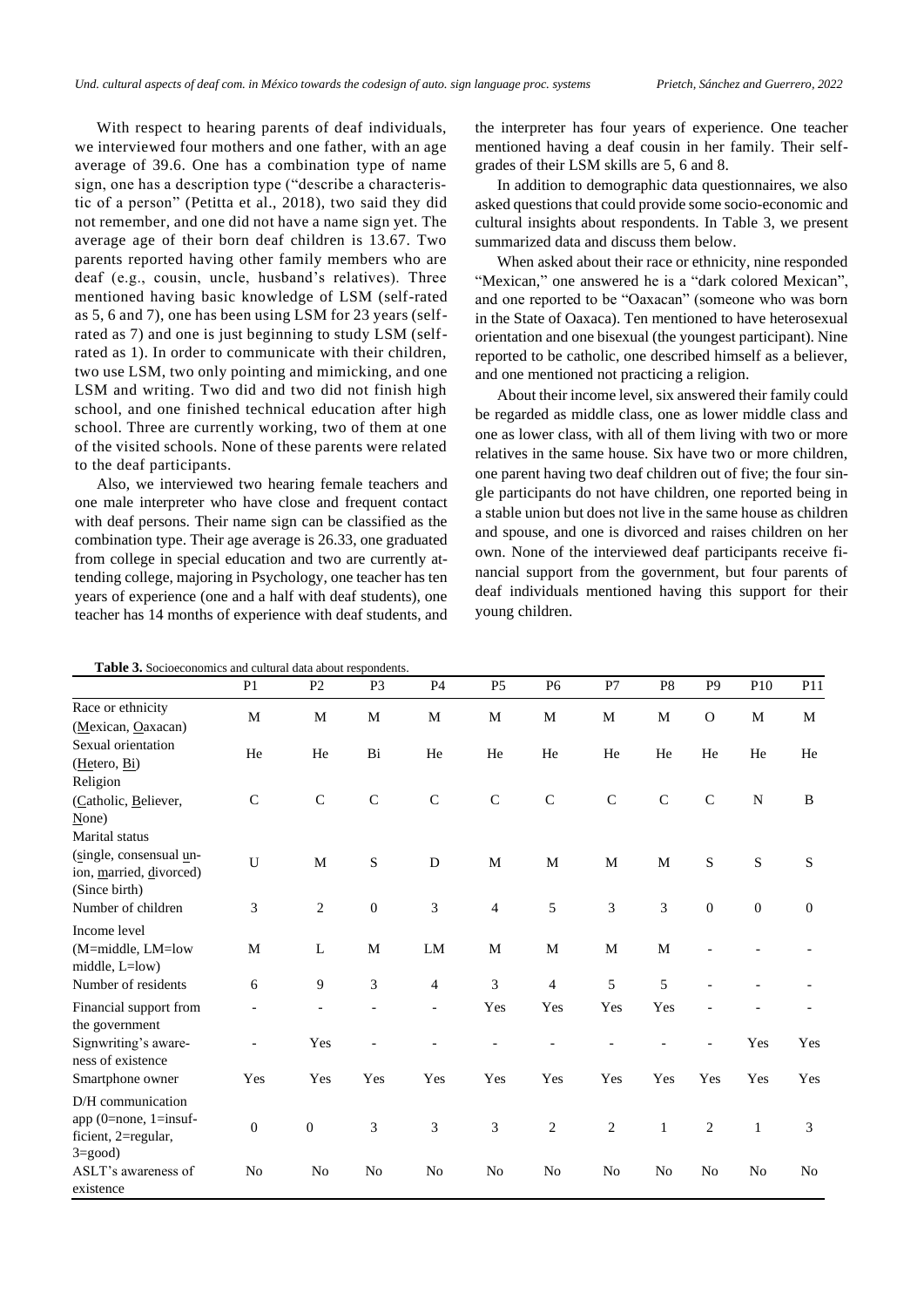Also, only one deaf teacher, one hearing teacher and the hearing SL interpreter have heard about Signwriting, as a way of representing SL in a written form, but they have never used it. Whatsapp, Facebook and Instagram are the most used mobile applications for communication reported by the three deaf participants. To communicate with deaf persons, all hearing respondents mentioned to use short and simple text messaging, three reported to use video-call (LSM) and one also uses audio. Communication between deaf persons and hearing persons (D/H communication app) using an app on average was considered barely sufficient to insufficient to understand each other. None of the participants knew or had used any automatic sign language translator (ASLT).

The five most representative examples of cultural characteristics of Mexico for participants were categorized into five groups, which we ordered, from the most to the least cited: History and traditions (17), tourism (11), food (10), people (10), and sport (1). In Table 4, we summarize the respondents' answers by category of Mexico's cultural characteristics.

About the five most representative cultural characteristics of the deaf community in Mexico, participants reported examples that we categorized as: culture and communication (17), community awareness and identity (10), and visual attention and perception (8). In Table 5, we present the respondents' answers.

Using the continuum of cultural approximation scheme, the eleven participants reported their opinion for each of the five metaphors. Using the artifact we designed, adapted from Salgado, Leitão e de Souza (2013), deaf participants referred to their personal experience, whereas hearing participants expressed their point of view about their children or students. The artifact (Figure 1) presents images and text written in Spanish to facilitate explanation of the traveler metaphors. At the top of the artifact, a title asks participants to "Please, include examples of similar communication situations of the daily life of a Deaf person". Below that, we included five images with a short explanatory text. From left to right, in Image 1, we represent the Domestic traveler (You are in a place where you can communicate in LSM). In Image 2, the Observer at a distance (You are in a place and only receive information in LSM, you cannot interact). In Image 3, the Guided tour visitor (You are in a place with many people, and you get information in LSM). In Image 4, the Foreigner with translator metaphors (You are in a place with hearing persons, and you have an LSM interpreter); and, in Image 5, the Foreigner without translator metaphor (You are by yourself in a place and need to communicate in written or spoken language). At the bottom of each image, we asked participants "How do you feel (in this scenario)?" and five smiley faces representing emotions from sad to happy are the response options. At the center, blank spaces are available for respondents to include their answers.

Considering all participants, in the *domestic traveler metaphor*, deaf signers would communicate naturally everywhere among peers, such as, when they are at home or at their special school, or when traveling with other deaf persons. the *observer at a distance*, is a situation deaf signers live every day, as most of the time they are surrounded by hearing persons speaking, such as, during family meals, when there is no interpreter, or at movies (with subtitles) when they are unable to read. The *guided tour visitor* is a situation where deaf signers receive information, but they cannot respond directly, needing the assistance of an interpreter or a family member, such as when visiting a museum or an archaeological zone, or participating in a collective sport practice. In the *foreigner with translator metaphors*, deaf signers would count on a SL interpreter as a mediator of the communication, such as for bank transactions, job interviews, tourism, shopping, restaurant ordering. Opinions collected for the *foreigner without translator metaphor* include that deaf signers can communicate neither with hearing persons of a given country nor with deaf signers who use other SL in a foreign country. In this metaphor, the means of communication include mimicry, gestures, pointing, and short and simple written text.

Lastly, inspired by Pereira and Baranauskas (2015), we asked participants to report the five main values they believe are the most important in their lives, in an open-ended question. Participants mentioned the following: (7) respect, (5)

| Table 4. Mexico's cultural characteristics according to respondents |  |
|---------------------------------------------------------------------|--|
|---------------------------------------------------------------------|--|

| Category                  | Respondents' answers                                                                                                                                                                                                                                                                                     |
|---------------------------|----------------------------------------------------------------------------------------------------------------------------------------------------------------------------------------------------------------------------------------------------------------------------------------------------------|
| History and<br>traditions | "History of China Poblana", "history",<br>"traditions" (3), "All-Saints' tradition",<br>"Day of the Dead" (2), "posadas", "dif-<br>ferent ethnicities and languages", "tala-<br>vera", "clothing", "architecture", "colo-<br>nial houses", "traditional dances", "pre-<br>hispanic culture"; "mariachis" |
| Tourism                   | "To know places", "tourism in different<br>states", "museums" (2), "Xochimilco",<br>"pyramids", "Cholula (365 churches)",<br>"take a walk in Puebla", "touristic<br>places", "geography (natural diversity)",<br>"biodiversity"                                                                          |
| Food                      | "food with tortilla", "food" (2), "tacos",<br>"food (mole, chile en nogada, pozole)",<br>"gastronomy" (3), "cooking", "spicy<br>food"                                                                                                                                                                    |
| People                    | "how people have fun drinking", "curs-<br>ing (saying names)", "they move their<br>hands", "they are party people", "pleas-<br>ant and communicative people", "lovely<br>people", "people's charisma", "close<br>minded"; "LSM"; "solidarity"                                                            |
| Sport                     | "Soccer time"                                                                                                                                                                                                                                                                                            |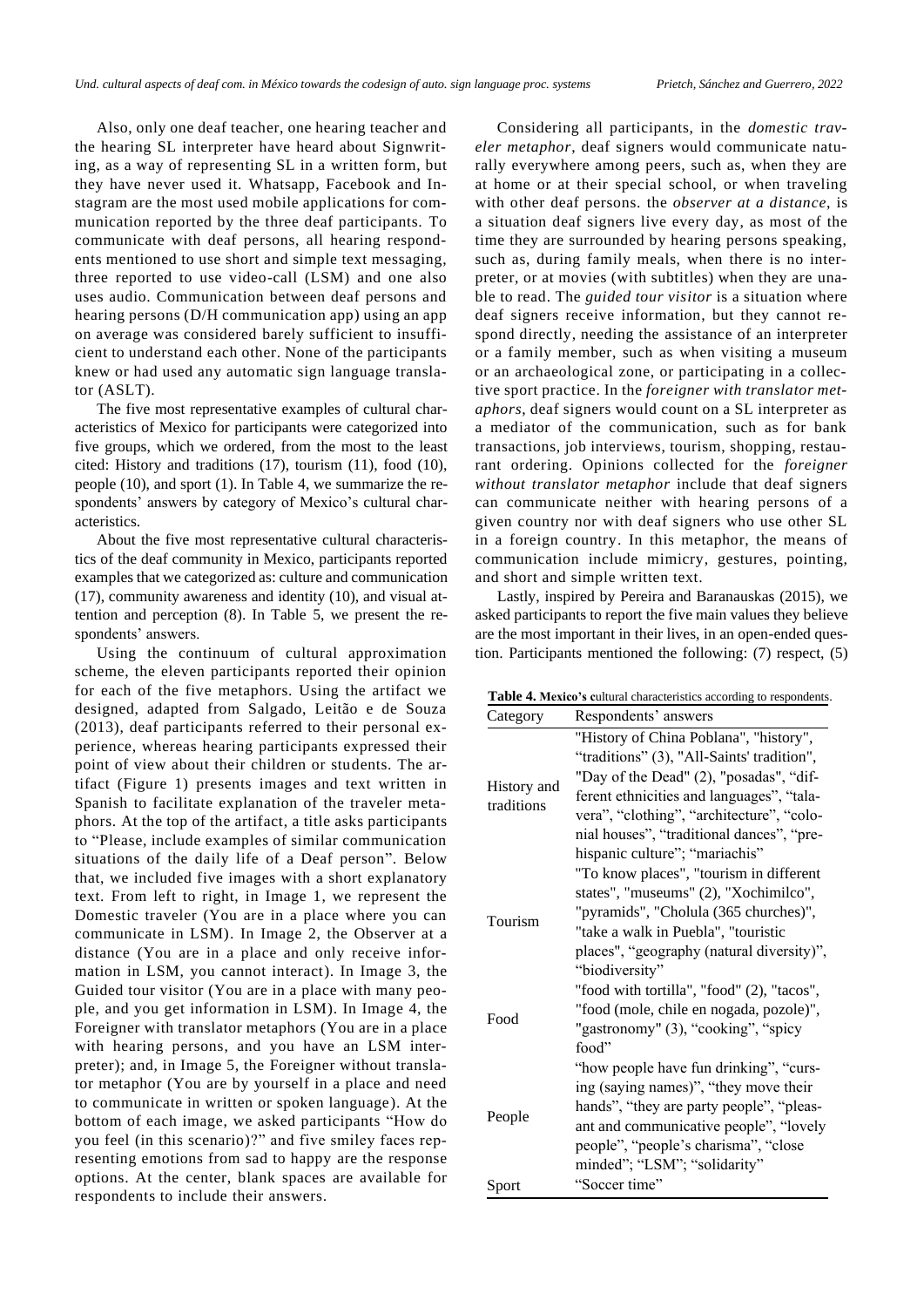

Figure 1. Cultural Viewpoint Metaphors artifact with one respondent's answers.

love, (4) discipline, (4) education, (3) honesty, (3) tolerance, (2) support. Other twenty-seven values were reported once each, such as bravery, empathy, equality and equity, "myself<sup>"</sup>, and self-esteem.

#### **6 Discussion**

We analyze here the most salient implications of the findings reported in the previous section.

The combination name sign was the most common type, with seven participants and two researchers as representatives. The three deaf participants who reported having hearing parents and not using SL to communicate with members of their families, reported they use some isolated signs at home. Among the five hearing parents of deaf individuals, only one can fully communicate with her daughter in LSM; the others have only basic knowledge. The lack of close contact with SL users explains why three parents did not report their name signs. Humphries et al. (2019) note the large percentage (96%) of deaf children of hearing parents and the need to learn SL as early as possible, preferably, learning together in order to promote a stronger bonding experience between them and to provide better chances for cognitive development, language acquisition, and literacy.

About literacy, in spite of two participants having reported medium to high reading (6 and 10) and writing skills (7 and 7), all three asked for the interpreter to sign the content of the informed consent form. This fact does not necessarily show they were not able to read, but rather that they have a stronger preference for using SL to make sense of content. On the other hand, other data we collected may support the idea of lower literacy than reported: communication at home through mimicry, gestures, and short and simple text, as well as their limited communication experiences due to environment inaccessibility reported on the Cultural Viewpoint Metaphors. The low literacy of people who are pre-linguistic deaf has been widely and deeply studied (Power and Leigh (2000); Dyer et al (2003)).

Three parents who reported to communicate with their children using basic LSM and, amongst them, two communicate through only pointing and mimicking, each have little children who are still learning LSM and are in the same class at school. Two reported to be learning LSM at the same pace as their children and the third parent also reported having a deaf teenage daughter. Three parents reported being currently working, and, in spite the five parents having mentioned to belong to a middle class (4), and in the lower middle class (1), two finished high-school, two concluded middle school and one obtained a technical training degree. Three parents have government financial support for low-income families, and one supports her family by herself and has three daughters. Directly asking about their income would have been too intrusive, however, even if it would make it easier to assign them to a category in the economic spectrum, since there is evidence of a correlation between disability and poverty status, especially in developing countries (CRPD (2006); Mirta, Posarac and Vick (2013)).

Although LSM has been recognized as an official language since 2005 in Mexico (México, 2005), well known universities still do not offer undergraduate programs on SL and do not have proficiency exams that state someone's level of knowledge for teaching or interpreting in SL. Examples include the interviewed professionals who took SL courses and are learning with the deaf community on the fly. Compared to Brazil, the first undergraduate programs<sup>7</sup> with presential classes to train SL teachers and interpreters were established in 2006 and in 2008, respectively. Moreover, Prolibras<sup>8</sup> is an official Brazilian SL proficiency exam, which certifies different levels of knowledge for teachers and interpreters, and state exams are available for those who seek to work locally.

Among our eight hearing participants, six reported the use short and simple text messaging to communicate with deaf persons they interact with daily. During a lecture of deaf Mexican computer scientist Jorge Santiago Jacinto, at one of the special schools we conducted interviews, he asked teachers "do you know how to communicate in other languages, besides Spanish?". When they replied "English," he asked teachers again "why did you not prefer to learn sign language?". Everyone was quiet, especially as they are teachers of deaf students. However, in this school, teachers are motivated to use Fitzgerald's key system<sup>9</sup>, which is known as an oral method for teaching written language to deaf students.

Regarding data on race or ethnicity, all participants answered in some way to be Mexican. It should be noted that it is not customary to inquire about race in Mexico, and that "Mexican" refers more to nationality than to racial or ethnic traits. Only one participant reported being "dark skinned." Since this was an open question, expected answers would relate to ancestry or skin color as it is most common in Brazil

 $7$  UFSC. Undergraduate programs on "Letras-Libras". https://libras.ufsc.br/libras-distancia/

<sup>8</sup> Prolibras. t.ly/Q4ul

<sup>&</sup>lt;sup>9</sup> Fitzgerald, Edith. Straight Language for the Deaf. Washington D.C. Volta Bureau, 1954.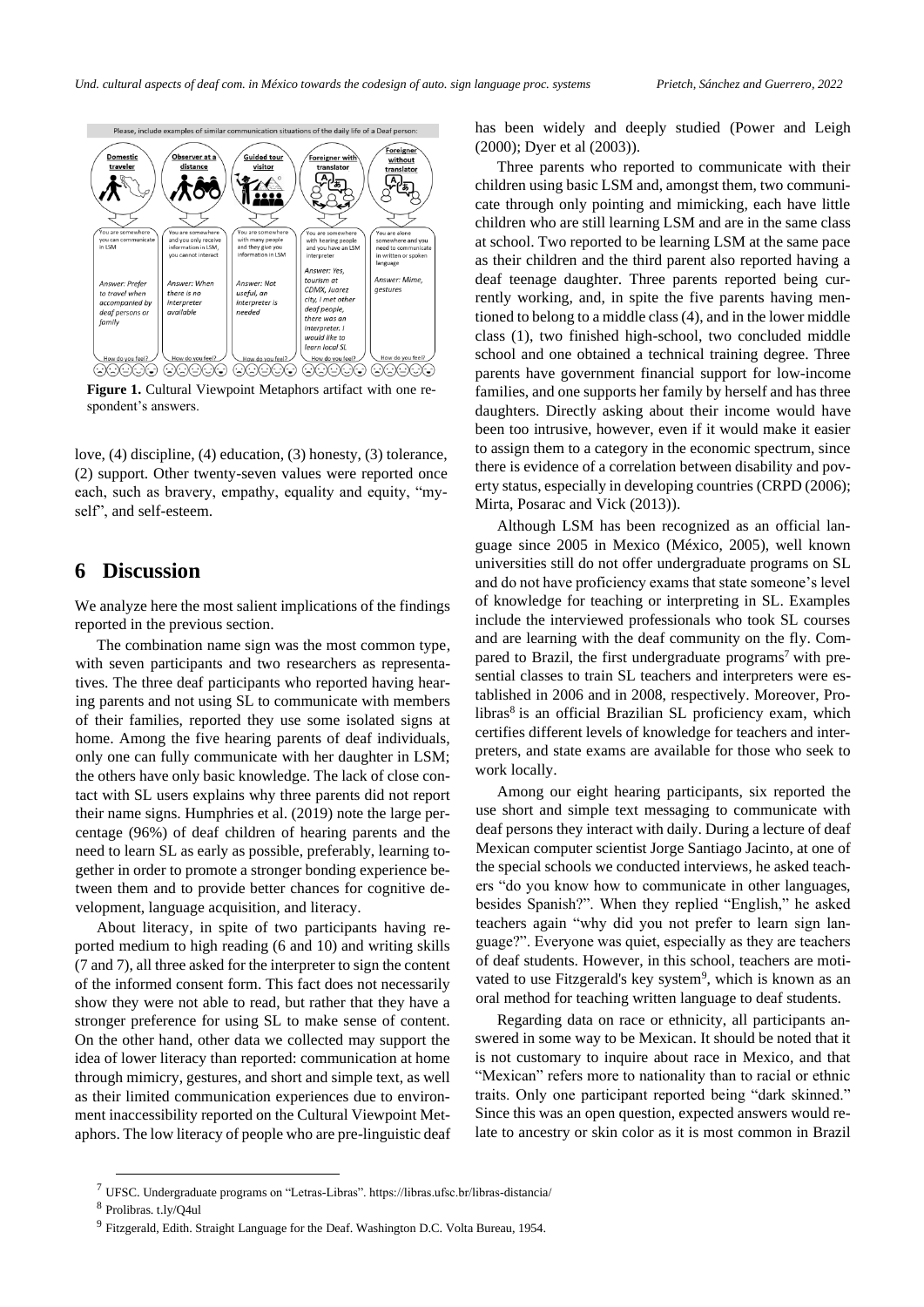(IBGE, 2010). However, what we observe and understand from history, México is a country that did not have as much slavery of people from Africa (as Brazil did), thus miscegenation mainly occurred between the indigenous population and Europeans from Spain. Nowadays, discrimination still occurs towards minority races, because of which, among others, in 2018, México issued a Federal Law<sup>10</sup> to prevent and to eliminate discrimination. We understand this historical context influences how individuals self-report their race or ethnicity.

Regarding sexual orientation, out of eleven participants, only one respondent provided a different answer, despite having an interpreter to mediate communication with researchers. With respect to religion, nine participants reported to be Catholic, which is aligned with the 89.3% reported in the 2010 census (INEGI, 2010). Compared to Brazil, in the 2010 census (IBGE, 2010), 64.6% declared themselves Catholic. Although Catholicism still has the largest number of followers, a growth in the quantity of evangelicals and protestants has been observed.

The questions about race, ethnicity, gender, sexual orientation, socioeconomic status, religion beliefs, and age ranges, among others, are transversal to the disability theme (Meekosha (2006); Brazil (2016); Nishida (2016)), since, for instance, a deaf black homosexual man faces even more barriers in society in his daily life. These inclusion matters need to be discussed in order to give visibility (Faucett, 2017) to people who are left aside because society does not know how or does not want to find a way to provide the same level of attention and opportunities as to the mainstream persons.

The deaf adults interviewed reported they do not receive government's financial support; however, the four parents mentioned having this support for their young deaf children. An explanation for this may be that this year the government published the Pension Program for the Welfare of People with Permanent Disabilities (Mexico (2020)) which did not exist previously.

As we noted in previous user research and from specialized literature, deaf participants prefer to be referred to as *people who are deaf* instead of *people with a hearing disability* or other designation. According to Ferrigon (2019), there is a controversial discussion on whether educators and researchers should use person-first language (PFL) or identity-first language (IFL) when referring to different groups of people with disabilities, defining both terms as follows: "A person who chooses IFL acknowledges that disability is intertwined into their identity, where as a PFL proponent can choose to focus on the person that is not defined by their limitations". Although Ferrigon (2019) affirms deaf communities prefer IFL, the author also recommends asking individuals how they prefer to be called and referred to.

The three deaf respondents reported they use Whatsapp, Facebook and Instagram more frequently. Our research was conducted before social distancing was imposed due to the Covid-19 pandemic, so technology for communication was more restricted to social networks. Now a variety of options

**Table 5.** Cultural characteristics of deaf community in Mexico according to respondents.

| Category      | Respondents' answers                                                         |  |  |  |  |  |
|---------------|------------------------------------------------------------------------------|--|--|--|--|--|
|               | "Touch to ask someone to talk";                                              |  |  |  |  |  |
|               | "Smartphone with vibration"; "Proximity                                      |  |  |  |  |  |
|               | (talk in the same space, not yell to the other                               |  |  |  |  |  |
|               | room)"; "Communication"; "Concern of                                         |  |  |  |  |  |
|               | whether someone is speaking about                                            |  |  |  |  |  |
|               | him/her'; "Deafness is a disability with dif-                                |  |  |  |  |  |
|               | ferences between cultures"; Diversity; "If                                   |  |  |  |  |  |
| Culture and   | she doesn't manage to communicate, she                                       |  |  |  |  |  |
| communica-    | isolates herself from others" (2); "They ges-                                |  |  |  |  |  |
|               | ture very much"; "Among the two deaf                                         |  |  |  |  |  |
| tion          | daughters they communicate with each other                                   |  |  |  |  |  |
|               | really well"; "It is different between siblings,                             |  |  |  |  |  |
|               | even if one is hearing and the other is deaf";                               |  |  |  |  |  |
|               | "Sense of humor"; "Dirty jokes"; "Imitate                                    |  |  |  |  |  |
|               | other deaf persons"; "Way of thinking";                                      |  |  |  |  |  |
|               | "Deaf people's rights, LSM is visual so there                                |  |  |  |  |  |
|               | are many dirty comments, but I think this is                                 |  |  |  |  |  |
|               | a positive characteristic"                                                   |  |  |  |  |  |
|               | "Solidarity among them (other deaf persons),                                 |  |  |  |  |  |
|               | they protect themselves"; "Solidarity among                                  |  |  |  |  |  |
|               | them, companionship or friendships"; "Em-                                    |  |  |  |  |  |
|               | pathy with their peers"; "Gathering with deaf                                |  |  |  |  |  |
| Community     | peers until dawn; discriminate who are not                                   |  |  |  |  |  |
| awareness     | deaf"; "School only for deaf students";                                      |  |  |  |  |  |
| and identity  | "Sport association"; "Churches"; "Feeling                                    |  |  |  |  |  |
|               | that they don't belong among hearing per-                                    |  |  |  |  |  |
|               | sons"; "Somehow vulnerable"; "They feel                                      |  |  |  |  |  |
|               | like they deserve people to do things for<br>them, including the older ones" |  |  |  |  |  |
|               | "Relationship with lighting"; "They are very                                 |  |  |  |  |  |
|               | attentive"; "They are aware of the problems                                  |  |  |  |  |  |
| Visual atten- | occuring around them, they easily perceive                                   |  |  |  |  |  |
| tion and per- | emotions"; "Attention to their surrounding";                                 |  |  |  |  |  |
| ception       | "Very observing"; "They can concentrate                                      |  |  |  |  |  |
|               | very much on a task"; "Good spatial loca-                                    |  |  |  |  |  |
|               | tion": "Good to draw images"                                                 |  |  |  |  |  |
|               |                                                                              |  |  |  |  |  |

and tools are being used, so one participant reported to use Zoom to communicate with deaf friends who are signers. Additionally, deaf participants did not know of any ASLP systems, neither in LSM nor in other SL. They were curious but interested in knowing whether there were any apps that could translate to or from their natural languages.

From the perspective of the eleven interviewed individuals, their perception on the cultural characteristics of their country is mostly related to history and traditions, tourism and food. Categorized broadly, any country could be described similarly. However, participants reported specific examples (e.g., Day of the Dead, archaeological sites, pyramids, *mole poblano*, *chile en nogada*) of culture in Mexico. Thus, for example, how the Day of the Dead is celebrated in Mexico has transcended the country, due in part to its appearance in recent global movies. As such, it merits further research as it might help in obtaining a contrasting external view of Mexican culture as a

<sup>&</sup>lt;sup>10</sup> Ley Federal para Prevenir y Eliminar la Discriminación. 2018. http://www.diputados.gob.mx/LeyesBiblio/pdf/262\_210618.pdf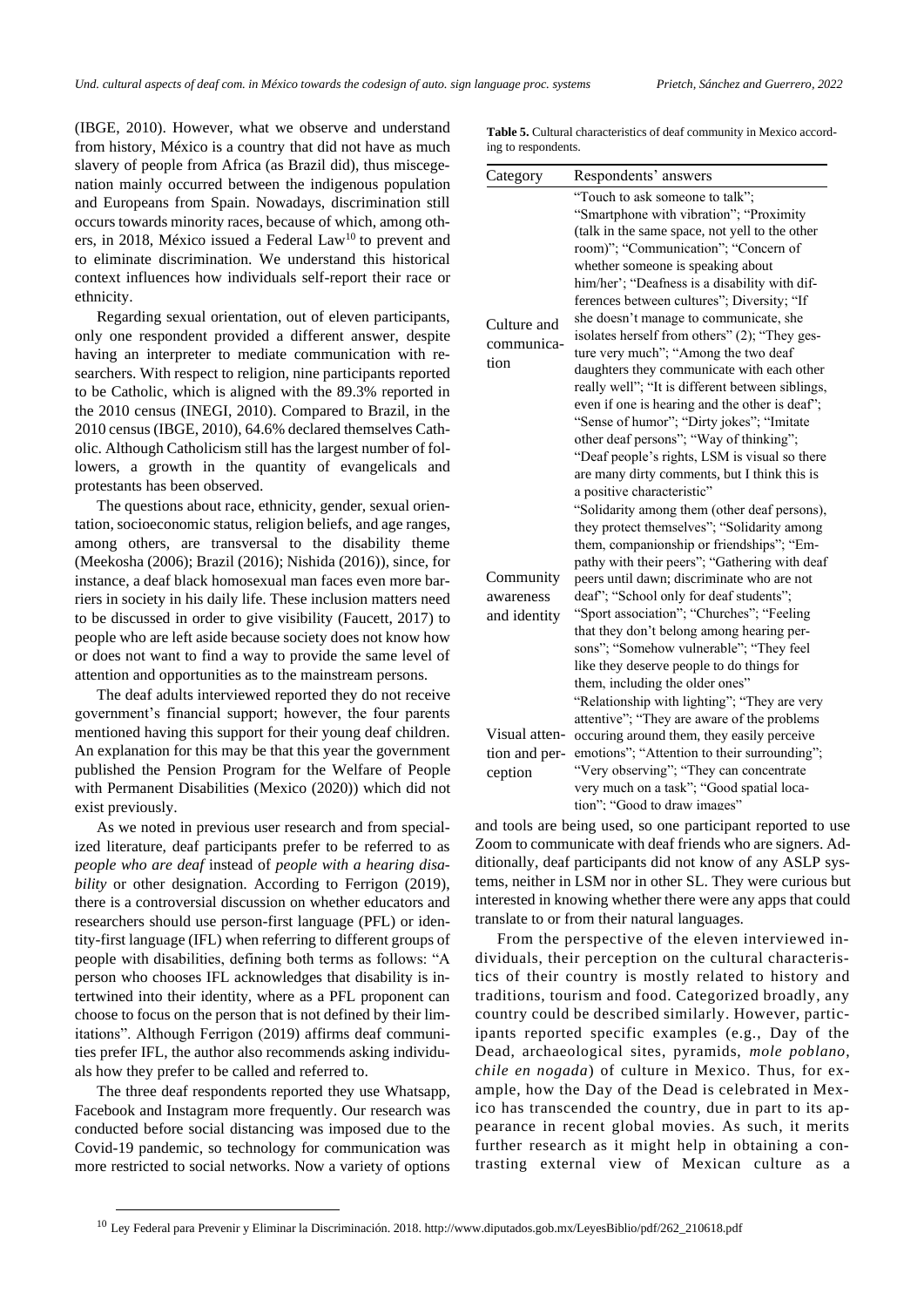foreigner, one can realize that what someone knows about another culture may be a restricted and narrowed view based on media imagery.

We used the concepts of the Cultural Viewpoint Metaphors (CVM) (Salgado, Leitão and De Souza (2013)) design tool to analyze the deaf signers' communication experience living in an oral-spoken world. Considering "*the domestic traveler metaphor*", deaf signers would have an experience of communication opposite to the current one, where their visuospatial language would be the dominant one. As explained by Salgado, Leitão and De Souza (2013), the domestic traveler metaphor comprises situations of cultural isolation, not because deaf persons are completely unaware of the "foreign culture" (the hearing culture), but because they cannot communicate using SL in a world that communicates through written and spoken language; therefore, most of the time deaf signers experience life isolated within the deaf community. With respect to "*the observer at a distance*" and "*the guided tour visitor*", we found that deaf signers experience the same communication barriers in situations in which they cannot actively have a conversation, to question, critique, give their opinions. Therefore, they do not feel autonomous because of the need of a third (hearing) person to support communication. In "*the foreigner with translator metaphors*", a human SL interpreter is helping the communication among a deaf signer and a non-signer; however, also in this case they would need third persons' support. Lastly, "*the foreigner without translator metaphor*" delivers similar communication experience for deaf signers as the second and third metaphors do, with the difference of not being able to either receive or provide information. Based on the eleven participants' report, we found that positive experiences of communication occur in situations having "*the domestic traveler metaphor*" and "*the foreigner with translator metaphors*", in order of preference.

Concerning the values (Pereira and Baranauskas (2015)) reported by the interviewed participants, we observed the prevalence of values towards society and deaf community (e.g., respect, love, discipline, equality and equity, solidarity, communication), values of personal level (e.g., honesty, bravery, empathy, self-esteem), and self-centered values (e.g., "myself", "my children", rebellion (as not obeying)). From these, we noticed a conflict between the self-centered values of two participants and the others, such as, "my children" compared to equality and equity, and rebellion compared to discipline. Other than that, both posed values mostly related to family matters.

Finally, one of the limitations of our work concerns communication issues, since the lead researcher's first language was not Spanish and was not a fluent LSM user. This was mitigated by having contact with deaf community in other activities, besides research. Another limitation was the use of a metaphor artifact, which caused some difficulties for participants to understand what was being asked as examples. In a recent study, Edwards et al. (2021)) compared metaphor comprehension among deaf and hearing students, reporting a better understanding of nonliteral language among

hearing participants. Based on that, further reflection on the continuity of using this approach should be weighted.

# **7 Conclusion**

We have been researching the various issues involved in the codesign of ASLP systems. One broad aim of our work has been to determine whether variations exist in the basic needs of communities of deaf signers depending on the countries where they live, more specifically considering the contexts of deaf communities in Mexico and Brazil. The first stage towards this goal is to characterize the deaf communities in both countries. In this paper, we report our findings from user research regarding the deaf communities in the Mexican context.

Concerning the cultural characteristics of the deaf community in Mexico, we can trace a parallel from a literature review and findings from our interviews, regarding the diversity within deaf culture, the influence of written language on SL, the officially recognized SL associated with low knowledge about deaf culture by the dominant hearing society. Moreover, we noticed very similar reports from what we have been learning for several years of conducting user studies in Brazil, a strong sentiment of belonging in a (deaf) culture which shares the same preference for a mode of communication (in this case, SL), strong community awareness and identity, and a quality of visual attention and perception. These findings meet our broader research of determining possible variations in the basic needs of deaf signers, depending on the countries where they reside. One of our research contributions is to shed light on this path we chose to pursue.

Observing findings through the lenses of the theory of culture of Hall (1990), posing the ASLP systems' design perspective in the three levels, as suggested by Stamper et al. (2000), we mostly are aware of formal and informal perceptions of participants. From a formal stance, we obtained references from laws, census, literature, and school rules; from an informal angle, we observed positive influences of deaf teachers on deaf students and the support they get from their families. The technical aspect only was raised when specifically asked to participants through the examples given of social networks and real-time communication solutions.

Furthermore, based on findings from the cultural viewpoint metaphors, we argue in favor of deaf signers' autonomy, stressing the importance of the design of ASLP systems that can serve as an interface between people from the same country who use different modes of communication. Complementarily, the values of equality and equity, solidarity, communication, and self-esteem are supportive for the design of ASLP systems, since deaf signers are encouraged to use their natural language to communicate everywhere they need and wish to go. With respect to our respondents' values, we still wish to meet the respondents with an unordered list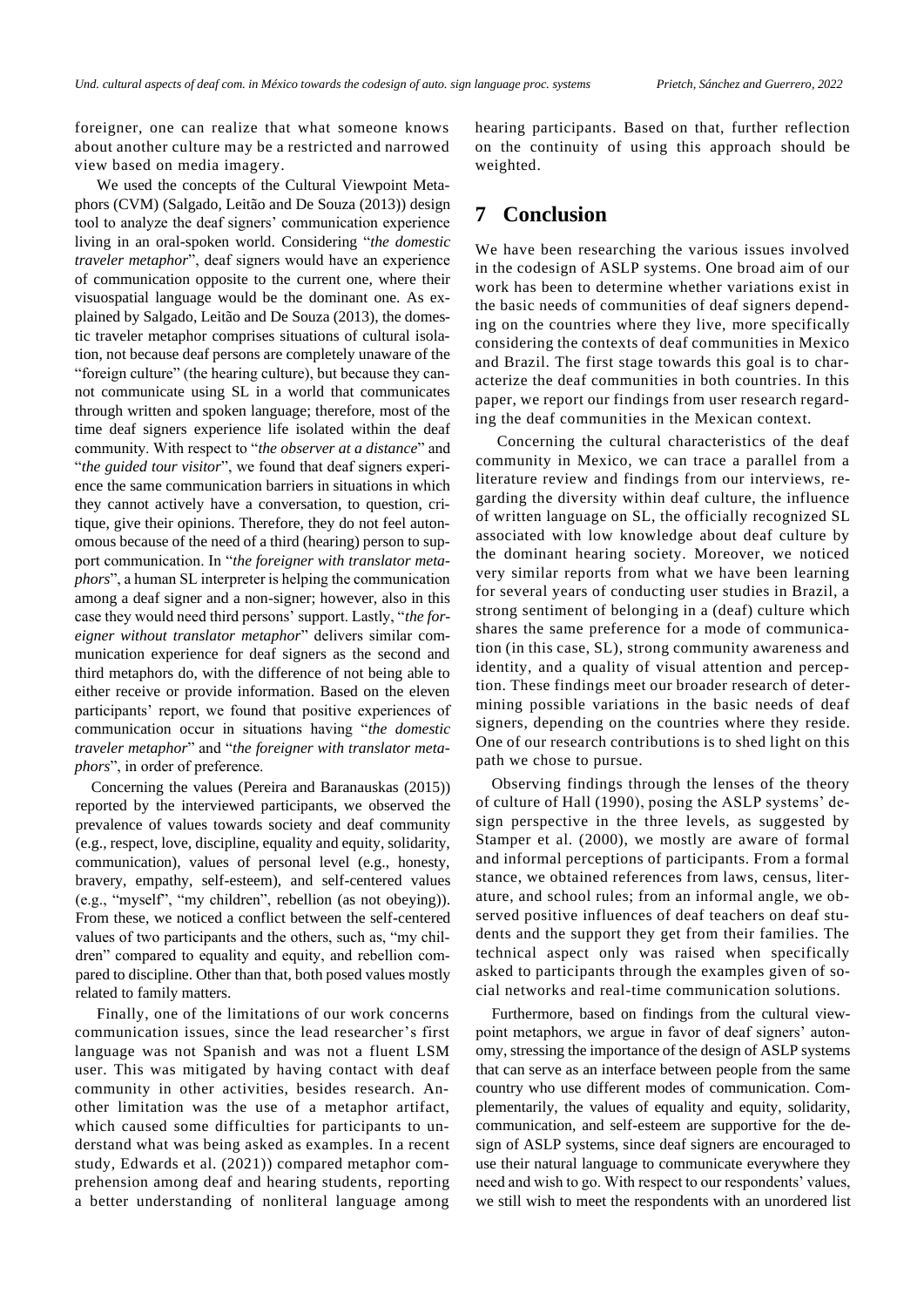of values to discuss with them how we can relate those with the design of ASLP systems and verify whether values still hold or are changed.

As a continuity of this work, we are using the socially aware design approach (Baranauskas (2009)) to codesign ASLP systems with seven participants who were interviewed in this investigation. We already finished the first phase of the interaction design life cycle, having a socio-cultural guideline list organized into semantic levels (from technical to social aspects in the technology design) as a final deliverable.

# **Acknowledgements**

This research is part of a larger project which was approved by the Ethics Committee (CAAE 18708619.2.0000.8088) of the Universidade Federal de Rondonópolis. We would like to thank professionals and participants of "La Casa del Sordo" and "CAM Jean Piaget", both from Puebla, México. Also, we thank - in the name of Susana de la Torre Reyes - the "Directoria de Educación Especial de la Secretaria de Educación de Puebla (SEP)" for the support and openness to the research.

# **References**

- Baranauskas, M.C.C. (2009). Socially aware computing. In: Proceedings of VI International Conference on Engineering and Computer Education (ICECE 2009), 1–5.
- Bragg, Danielle; Koller, Oscar; Bellard, Mary; Berke, Larwan; Boudreault, Patrick; Braffort, Annelies; Caselli, Naomi; Huenerfauth, Matt; Kacorri, Hernisa; Verhoef, Tessa; Vogler, Christian; Morris, Meredith Ringel. (2019). Sign Language Recognition, Generation, and Translation: An Interdisciplinary Perspective. In The 21st International ACM SIGACCESS Conference on Computers and Accessibility (ASSETS '19). Association for Computing Machinery, New York, NY, USA, 16–31. DOI: [10.1145/3308561.3353774.](https://doi.org/10.1145/3308561.3353774)
- Bragg, Danielle; Morris, Meredith Ringel; Vogler, Christian; Kushalnagar, Raja; Huenerfauth, Matt; Kacorri, Hernisa. (2020). Sign Language Interfaces: Discussing the Field's Biggest Challenges. In Extended Abstracts of the 2020 CHI Conference on Human Factors in Computing Systems (CHI EA '20). Association for Computing Machinery, New York, NY, USA, 1-5. DOI: [10.1145/3334480.3381053.](https://doi.org/10.1145/3334480.3381053)
- Brazil. (2015). Brazilian Law for Inclusion of Persons with Disabilities. Lei Brasileira de Inclusão da Pessoa com Deficiência. Lei nº 13.146, de 2015. Available online [\(http://t.ly/Ev4z\)](http://t.ly/Ev4z), retrieved September 21, 2020.
- Brazil. (2016). Conference National Rights of the Person with Disabilities. In: Anais da 4ª Conferência Nacional dos Direitos da Pessoa com Deficiência, Maio. Available online [\(http://t.ly/s7Kv\)](http://t.ly/s7Kv), retrieved on September 21, 2020.
- Cook, Albert M.; Polgar, Jan Miller. (2008). Cook and Husseys's Assistive Technologies: Principles and Practice. 3rd ed., Elsevier.
- CRPD. (2006). Convention on the Rights of Persons with Disabilities. Available online [\(http://bit.ly/39q4EQ8\)](http://bit.ly/39q4EQ8), retrieved on October 2, 2020.
- Cruz-Aldrete, Miroslava. (2008). Gramática de la Lengua de Señas Mexicana. Tesis de doctorado en Lingüística, Centro de Estudios Lingüísticos y Literarios-El Colegio de México, México.
- Cruz-Aldrete, Miroslava Serrano, Julio. (2018). La Comunidad Sorda Mexicana. Vivir entre varias lenguas: LSM, ASL, LSM, Español, Inglés, Maya. Convergencias. Revista de Educación. Vol. 1, N° 2, 2018. (pp. 83-102). Editorial Facultad de Educación. UNCuyo. Mendoza.
- Dyer, Annabella; MacSweeney, Mairéad; Szczerbinski, Marçin; Green, Louise; Campbell, Ruth. (2003). Predictors of Reading Delay in Deaf Adolescents: The Relative Contributions of Rapid Automatized Naming Speed and Phonological Awareness and Decoding, The Journal of Deaf Studies and Deaf Education, Volume 8, Issue 3, July 2003, Pages 215–229. DOI: [10.1093/deafed/eng012.](https://doi.org/10.1093/deafed/eng012)
- Edwards, L., Marschark, M., Kronenberger, W.G. Crowe, K.; Walton, D. Inferencing Abilities of Deaf College Students: Foundations and Implications for Metaphor Comprehension and Theory of Mind. J Dev Phys Disabil 33, 233–258 (2021). DOI: [10.1007/s10882-020-09746-w.](https://doi.org/10.1007/s10882-020-09746-w)
- Faucett, Heather A.; Ringland, Kate E.; Cullen, Amanda L. L.; Hayes, Gillian R. (2017). (In)Visibility in Disability and Assistive Technology. ACM Transactions on Accessible Computing, Vol. 10, No. 4, Article 14. Publication date: October.
- Ferrigon, P. (2019). Person-First Language vs. Identity-First Language: An examination of the gains and drawbacks of Disability Language in society. Journal of Teaching Disability Studies. Available online [\(http://t.ly/QGbM\)](http://t.ly/QGbM), retrieved on September 23, 2020.
- Gugenheimer, Jan; Plaumann, Katrin; Schaub, Florian; San Vito, Patrizia Di Campli; Duck, Saskia; Rabus, Melanie; Rukzio, Enrico. (2017). The Impact of Assistive Technology on Communication Quality Between Deaf and Hearing Individuals. CSCW 2017, February 25–March 1, 2017, Portland, OR, USA. DOI: [10.1145/2998181.2998203.](https://doi.org/10.1145/2998181.2998203)
- Hall, Edward T. (1990). The Silent Language. Anchor Books Editions.
- IBGE. (2010). Instituto Brasileiro de Geografia e Estatística. Available online [\(https://www.ibge.gov.br\)](https://www.ibge.gov.br/), retrieved on September 7, 2020.
- INEGI. (2010). Instituto Nacional de Geografía y Estadística de México. 2010. Available online [\(https://www.inegi.org.mx/programas/ccpv/2010\)](https://www.inegi.org.mx/programas/ccpv/2010), retrieved on September 7, 2020.
- Kacorri, Hernisa; Huenerfauth, Matt; Ebling, Sarah; Patel, Kasmira; Willard, Mackenzie. (2015). Demographic and Experiential Factors Influencing Acceptance of Sign Language Animation by Deaf Users. In Proceedings of the 17th International ACM SIGACCESS Conference on Computers & Accessibility (ASSETS '15). Association for Computing Machinery, New York, NY, USA, 147–154. DOI: [10.1145/2700648.2809860.](https://doi.org/10.1145/2700648.2809860)